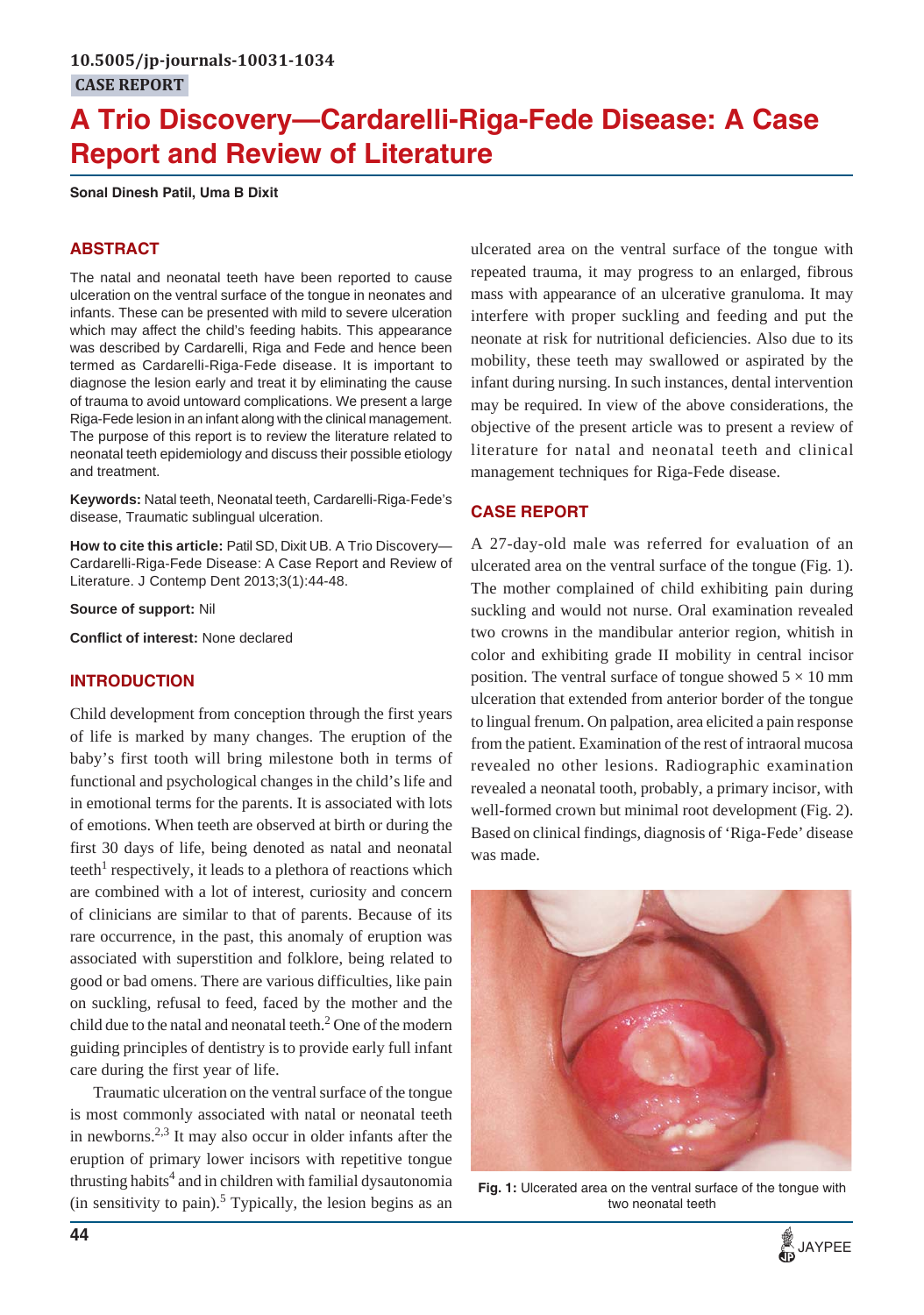Extraction of the teeth was chosen as treatment of choice over more conservative treatment, a pediatrician was consulted and vitamin K  $(0.5 = 1.0$  mg) was administered intramuscularly as a part of immediate medical care to prevent hemorrhage. Extraction was carried out under local anesthesia which patient tolerated well. The extracted teeth had a crown but were devoid of roots (Fig. 3). Patient was reviewed after 10 days and the lesion was fully resolved. Mother informed that infant was feeding normally. At a follow-up appointment, the lesion was fully resolved and infant was feeding normally (Figs 4 and 5).

# **REVIEW OF LITERATURE History**

Natal and neonatal teeth were reported during Roman times by Titus Livius (59BC) and Gaius Plinius Secundus (23BC) and were described in the cuneiform inscriptions found at Nineveh. The folklore and misconceptions surrounding natal and neonatal teeth vary; in some cultures like Malaysian communities, a natal tooth is believed to herald good fortune.



**Fig. 2:** Radiographic examination showing well-formed crown but minimal root development

In England, infants born with natal teeth were considered as famous soldiers<sup>6</sup> while in China, Poland, India and Africa, the affected children are considered to be monsters and bearers of misfortune. Shakespeare also contributed his thoughts on natal teeth.<sup>7</sup> Several terms have been used for natal teeth, such as congenital teeth, fetal teeth, predeciduous teeth and precocious dentition as well as dentitia praecox and dens connatalis, have been used to describe these teeth.8,9 Currently, the terminologies, 'natal' and 'neonatal,' used by Massler and Savara1, have been adopted. Even these terms only define the time of eruption and give no consideration to anatomy and histology or whether the tooth is a component of primary dentition or whether it is supernumerary. $1,7$ 

The prevalence is 1:700 to 1:30,000 depending on the type of the study. The highest prevalence is found in the only study that relies on personal examination of patients.<sup>10</sup> Other reports reveal it to be around 1 in 2000 to 3500 live births.<sup>1,9</sup> The reported incidences vary greatly, from those of Mayhall at 1:11 and Gordon at 1:100 through those of



**Fig. 4:** Fully resolved lesion at a follow-up appointment



*Journal of Contemporary Dentistry, January-April 2013;3(1):44-48* **45**



**Fig. 3:** Extracted neonatal teeth **Fig. 5:** Happy child and mother at follow-up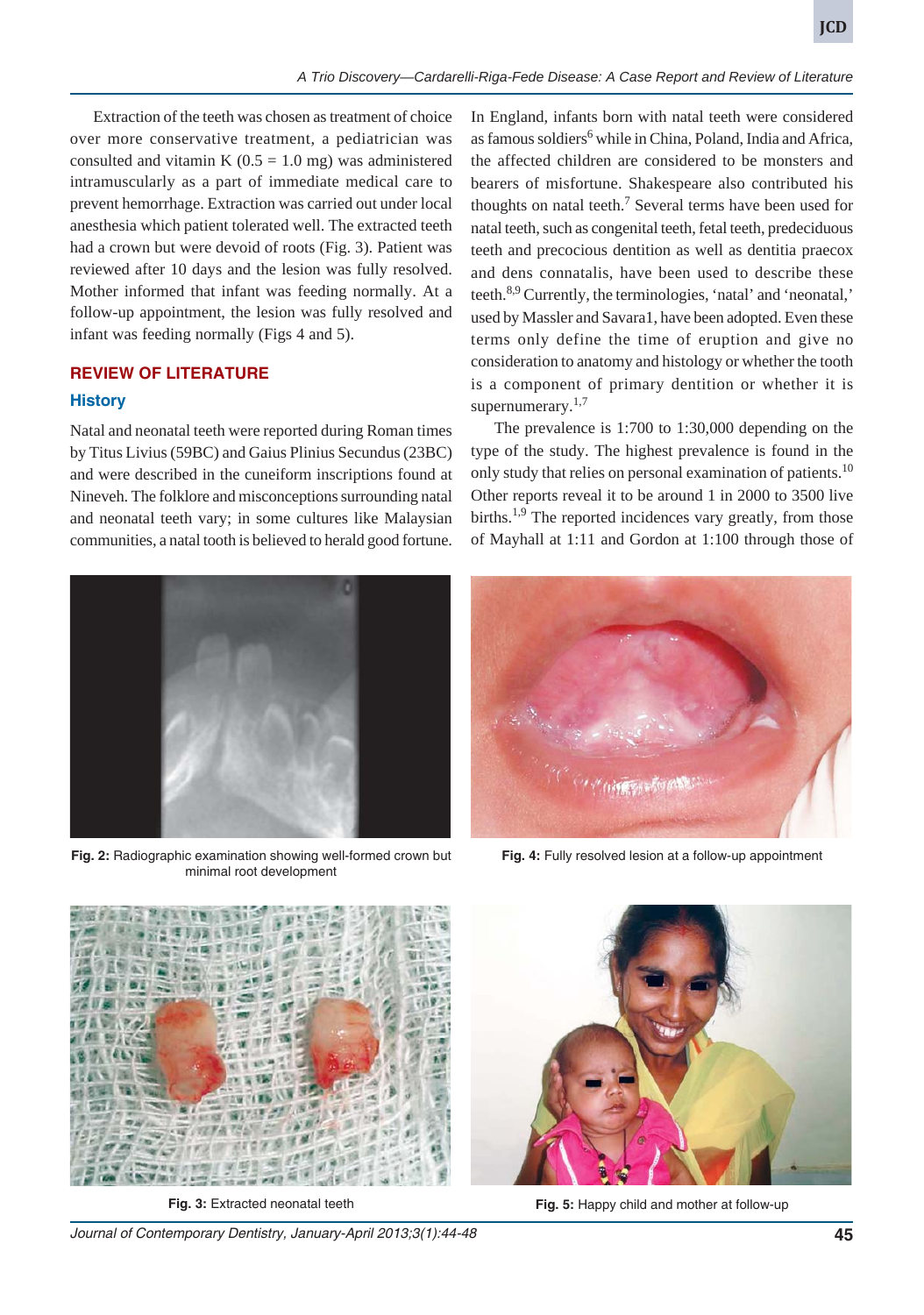Massler and Savara, Gardiner, Spouge, all at 1:2000; down to those of Ballantyne at 1 in 6,000 births, and Howkins at 1:10,000.1,11,12

## **CLASSIFICATION**

In 1966, Spoug and Feasby et al classified natal and neonatal teeth according to their degree of maturity.<sup>6</sup>

- 1. A mature tooth is nearly or fully developed and it has relatively good prognosis.<sup>7</sup>
- 2. Immature tooth is incomplete or substandard structure with poor prognosis.

### **CLINICAL APPEARANCE**

Reports about significant differences between males and females are conflicting, with females,  $15$  in general, being more affected; and also Muslim children exhibited more natal/neonatal teeth as compared to Hindu children. Natal teeth are more frequent, approximately three times more common than neonatal teeth, $\frac{7}{1}$  with the most commonly affected teeth are the mandibular central incisors (85%), followed by maxillary incisors (11%), mandibular cuspids or molars (3%), and then maxillary cuspids or molars  $(1\%)$ .<sup>7</sup> Natal or neonatal cuspids are extremely rare.<sup>13</sup> Only 1 to 10% of natal and neonatal teeth are supernumerary.<sup>14-16</sup>

Natal teeth resemble to primary teeth in size and shape; however, the teeth are often smaller, conical and yellowish, and have hypoplastic enamel and dentin with poor or absent root development. Most natal and neonatal teeth are mobile.16 The appearance of each natal tooth into the oral cavity can be classified into four categories. $6,10$ 

- 1. Shell-shaped crown poorly fixed to the alveolus by gingival tissue and absence of a root.
- 2. Solid crown poorly fixed to the alveolus by gingival tissue and little or no root.
- 3. Eruption of the incisal margin of the crown through the gingival tissues.
- 4. Edema of gingival tissue with an unerupted but palpable tooth.

# **ETIOLOGY**

Etiology of natal and neonatal teeth is debatable. The various hypothetical factors reported by investigators include the following:

- 1. The most acceptable theory is based upon the result of a superficial localization of the dental follicles, probably related to a hereditary factor.<sup>13,17</sup>
- 2. *Genetic blueprint:* The rate at which baby's teeth come through will depend on his 'genetic blueprint'. If one or both of his parents were very late or very early teethers, there is a strong chance that he too will be a very late or very early teether respectively.<sup>6,10,16</sup> Bodenhoff and

Gorlin have reporteded that 15% of children with natal and neonatal teeth had parents, siblings or close relatives with a history of same condition.<sup>14</sup> In 1950, similar condition with hereditary factor has been studied by Massler and Savara.<sup>1</sup>

- 3. *Endocrine disturbances:* It is thought to be because of excessive secretion of the pituitary, thyroid or gonads.
- 4. Jasmin and Clergeau-Guerithault reported that the eruption of natal and neonatal teeth could be dependent on osteoblastic activity within the area of the tooth germ. $6,16$
- 5. *Infection:* For example, congenital syphilis appears to have varying effect; in some cases, it has erupted early, while in others it has been retarded.<sup>16</sup>
- 6. Nutritional deficiency, e.g. hypovitaminosis (which in turn is caused by poor maternal health, endocrine disturbances, febrile episodes, pyelitis during pregnancy and congenital syphilis). $^{7,16}$
- 7. *Febrile status:* Fever, exanthemata during pregnancy tend to accelerate eruption as they do in various other processes.
- 8. Superficial position of the tooth germ.
- 9. *Environmental factors:* Polychlorinated biphenyls (PCB) and dibenzofurans<sup>18</sup> seem to increase the incidence of natal teeth. These children usually show other associated symptoms, such as dystrophic finger nails, hyperpigmentation, etc.<sup>16</sup>
- 10. It may be associated with and recognized syndromes. These syndromes include Ellis-van Creveld (chondroectodermal dysplasia), pachyonychia congenita (Jadassohn-Lewandowsky), Hallermann-Streiff (occulomandibulo dyscephaly with hypotrichosis), Rubinstein-Taybi, steatocystoma multiplex, Pierre-Robin, cyclopia, Pallister-Hall, short rib-polydactyly type II, Wiedemann-Rautenstrauch (neonatal progeria), cleft lip and palate, Pfeiffer, ectodermal dysplasia, craniofacial dysostosis, multiple steacystoma, Sotos, adrenogenital, epidermolysis bullosa simplex including van der Woude and Walker-Warburg syndromes.7,9,10,18,19
- 11. The literature reflects the association of natal and neonatal teeth with developmental abnormalities, such as reactive fibrous hyperplasia,<sup>10</sup> congenital hydrocephalus with bilateral mandibular hamartomas, $^{20}$ pyogenic granuloma, $^{21}$  peripheral ossifying fibroma, eruption cyst,<sup>10</sup> gingival fibrous hamartoma<sup>22</sup> bifid tongue and deaf mutism.<sup>11</sup>

#### **HISTOLOGIC AND RADIOGRAPHIC FEATURES**

First report on microscopic observation of natal and neonatal teeth was done by Howkins (1932). Histologic investigation has revealed a failure of root formation despite eruption,  $14$ 

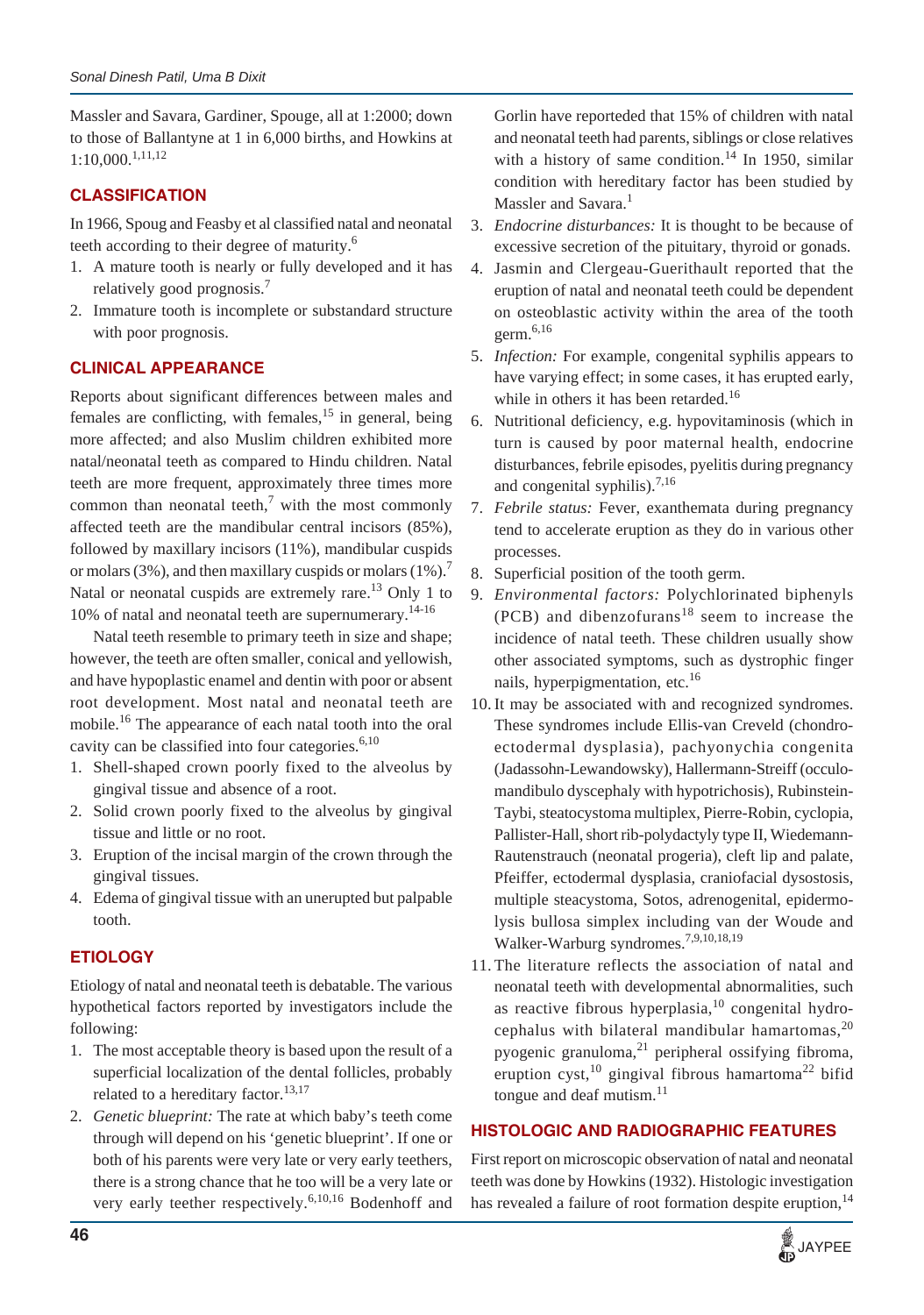a large vascular pulp, the alteration in amelogenesis, irregular genesis of dentin and a failure of cementum formation.<sup>6</sup> The usual radiographic feature of the tooth consists of a hollow calcified cap of enamel and dentin without pulp tissue, rather like a celluloid crown in shape.<sup>2</sup>

#### **CLINICAL MANAGEMENT TECHNIQUES**

The diagnosis is based on a complete history, physical examination, clinical and radiographic findings to rule out them being part of normal dentition or supernumerary so that no indiscriminate extractions would be performed. Dental treatment is depending on size of ulceration, tooth mobility and condition of child (Table 1).

#### **DISCUSSION**

For the past 200 years, many reports of infants born with teeth or teeth erupting immediately after birth have appeared in the medical and dental literature.<sup>23</sup> In modern dental literature, most satisfactory terminology natal and neonatal teeth has been defined by Massler and Savara.<sup>1</sup> Neonatal teeth often present with hypoplastic enamel and underdeveloped roots, with resultant mobility. It is necessary to investigate the possible local or systemic factors related to the eruption of teeth, in order to promote a better oral condition. A complete oral examination is recommended in newborns, in order to establish the differential diagnosis.<sup>13,24</sup>

Major complication from neonatal teeth is an ulceration on the ventral surface of the tongue caused by tooth's sharp incisal edge. It is interfere with proper suckling and feeding and put the neonate at risk for nutritional deficiencies. Many investigators have been reported that neonatal teeth with sharp incisal edge causes ulceration on the nipple of the mother and interference with breast feeding.<sup>17</sup> Many investigators reported that there is no relationship between injury to mother's nipple and the presence of the natal teeth since the tongue is interposed between these teeth and the nipple during breastfeeding.6

The lesion was first described by Antonio Riga, an Italian physician in 1881. Histological studies and additional cases were subsequently published by  $F$  Fede in 1890.<sup>7</sup> It has been subsequently been known as 'Riga-Fede disease'.<sup>6,20</sup>

Recently, small ulceration with membrane formation on the under-surface of the tongue in infants with these teeth is further studied by Antonio Cardarelli. So it has been known as Cardarelli's aphthae, Cardarelli's disease, Cardarelli's syndrome. Treatment of Riga-Fede disease has varied over the years. Early treatment consist of excision of the lesion. Allwright advocated maintaining the neonatal tooth by smoothening of incisal edge with an abrasive instrument. In cases of mild-to-moderate irritation to the tongue, such treatment may suffice. $3,6,14$  Also removal of natal and neonatal teeth is indicated when they are poorly developed, interfere with feeding, highly mobile, and associated with soft tissue growth.<sup>2,10</sup> If extraction is carried out, it is necessary to ensure that the underlying dental papilla and Hertwig's epithelial root sheath are removed by gentle curettage as root development can continue if these structures are left *in situ*. 3,16 Such tooth-like structures have been termed as 'residual natal tooth'.<sup>25,26</sup> We did not observe any such alterations after a follow-up for 1 year in our case report. Prophylactic administration of vitamin K (0.5-1.0 mg, im) is advocated because of the risk of hemorrhage as the commensal flora of the intestine might not have been established until the child is 10 days old, and since vitamin K is essential for the production of prothrombin in the liver. Other conservative treatment modalities includes a small increment of composite may be bonded to the incisal edges of the teeth. $27$  As many of these teeth show evidence of hypomineralization, limited surface of enamel for bonding of resin, difficulty of access, inadequate moisture control and etching of enamel surface which leads to poor retention of the resin to teeth. $<sup>2</sup>$ </sup>

Teething symptoms, such as those seen with the eruption of other primary teeth (infantile diarrhea, drooling of saliva, malaise, etc.), though reported by Massler, Savara, and Spouge, were not seen in the present case report.<sup>28</sup> One of the reasons for eruption of neonatal teeth is superior placement of the tooth germ.<sup>19</sup> In the present case, it could the reason for teeth eruption with no hereditary influence. Teeth that are stable beyond 4 months have a good prognosis. Esthetically, they are not pleasing due to the discoloration. Pediatric dentists should make every effort to educate parents and the medical community on the preferred treatment for these teeth. If extraction of a natal and neonatal tooth is indicated, then it should be performed by a dentist to avoid unnecessary trauma to the area.<sup>21</sup> Periodic follow-up by a pediatric dentist to ensure preventive oral health care is very essential.<sup>10</sup>

| Table 1: Treatment modalities for Riga-Fede disease |                                                                                                                                                                                      |                                                                                                                                                                                       |
|-----------------------------------------------------|--------------------------------------------------------------------------------------------------------------------------------------------------------------------------------------|---------------------------------------------------------------------------------------------------------------------------------------------------------------------------------------|
|                                                     | Preventive treatment                                                                                                                                                                 | Surgical treatment                                                                                                                                                                    |
|                                                     | 1. Roundening of the incisal edges with an abrasive<br>instrument $^{3,6}$ or<br>2. A small increment of composite may be bonded to the<br>incisal edges of natal and neonatal teeth | Extraction of natal and neonatal is indicated in case of super-<br>numerary teeth, poorly developed, interferes with feeding,<br>highly mobile and associated with soft tissue growth |